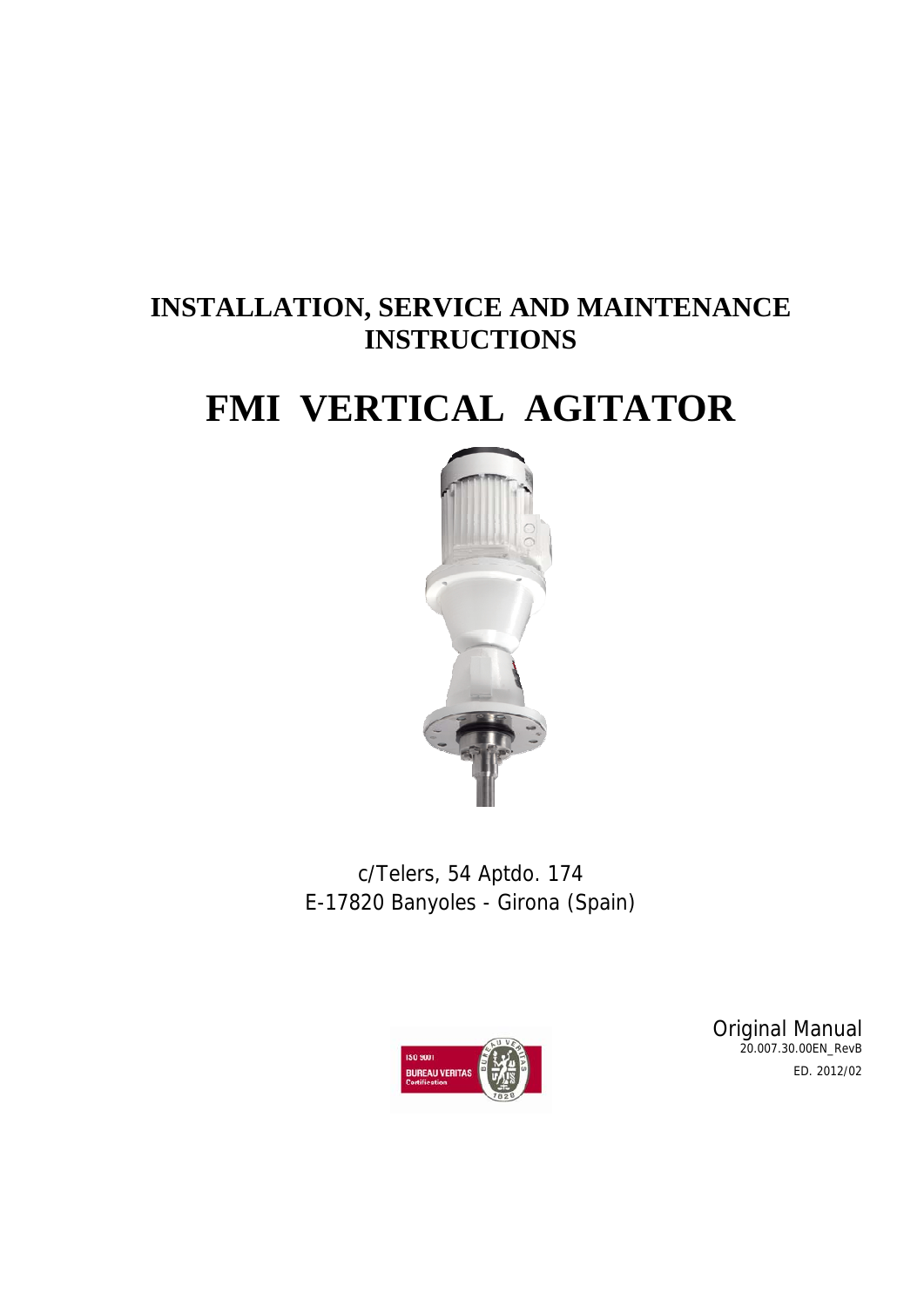### **EC DECLARATION OF CONFORMITY**

**(according to Directive 2006/42/EC, annex II, part 1, section A)** 

Manufacturer:

C/ Telers, 54 17820 Banyoles (Girona\$PAIN

Hereby declares, that the product:

**VERTICAL AGITATOR FMI** 

Name Type

conforms to the specifications of the Council Directive:

**Machine Directive** 2006/42/EC, and complies with the essential requirements of the Directive and Harmonised Standards:

> UNE-EN ISO 12100-1/2:2004 UNE-EN ISO 13857:2008 UNE-EN 953:1998 UNE-EN ISO 13732-1:2007

**Low Voltage Directive** 2006/95/EC (what repeal 73/23/CEE Directive), and are conforms with UNE-EN 60204-1:2006 and UNE-EN 60034-1:2004

**EMC Directive** 2004/108/EC (what repeal 89/336/CEE Directive), and are conforms with UNE-EN 60034-1:2004

In compliance with the Regulations **(CE) nº 1935/2004,** relating to materials and articles intended to come into contact with foodstuff (repeal Directive 89/109/CEE), the materials in contact with the product do not transfer their components in quantities which may jeopardise consumer's health or safety

Banyoles, 2014

\_\_\_\_\_\_\_\_\_\_\_\_\_\_\_\_\_\_\_\_\_\_\_\_\_\_\_\_\_ Josep Maria Benet Technical Manager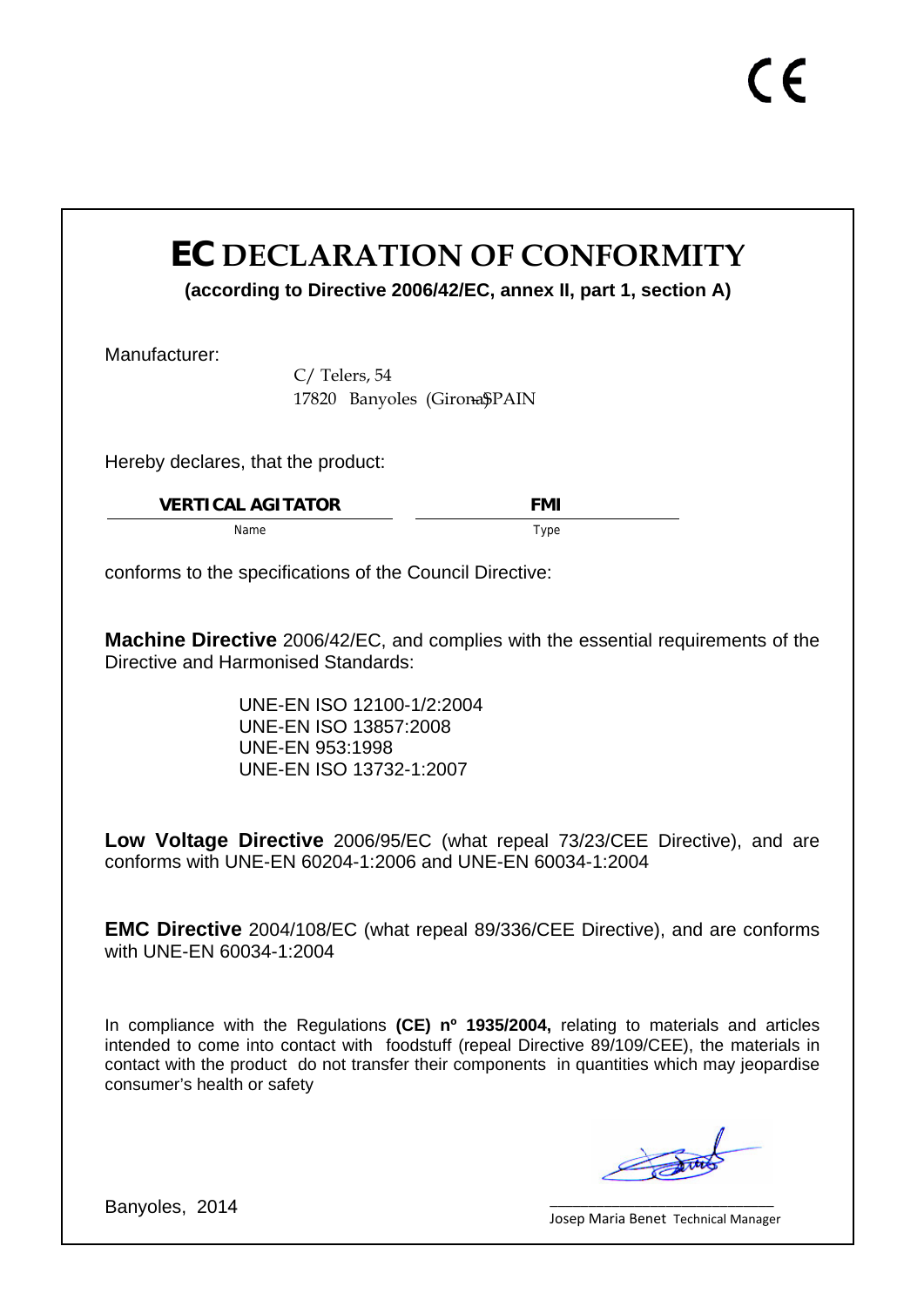# **1. Safety instructions.**

#### **SAFETY INSTRUCTIONS.**

This instruction manual contains the basic indications that should be complied with during installation, start-up and maintenance. Consequently, it is essential that, before installation, both the installer and the plant technical manager read this instruction manual and that it be permanently available alongside the agitator or corresponding installation. Not only must the detailed safety instructions in this chapter be complied with, but so also should the special measures and recommendations added in the other chapters of this manual.

### **SYMBOLS USED.**

The safety instructions included in this manual, whose non-compliance may cause risk to persons or to the machine and its correct operation, are expressed by means of the symbols indicated below:



 **Danger to people in general.** 



 **Electrical hazard.** 



 **Danger of injury caused by the agitator.** 



**Danger due to suspended loads.** 



**Danger for the agitator and its correct operation.** 



**General obligation.**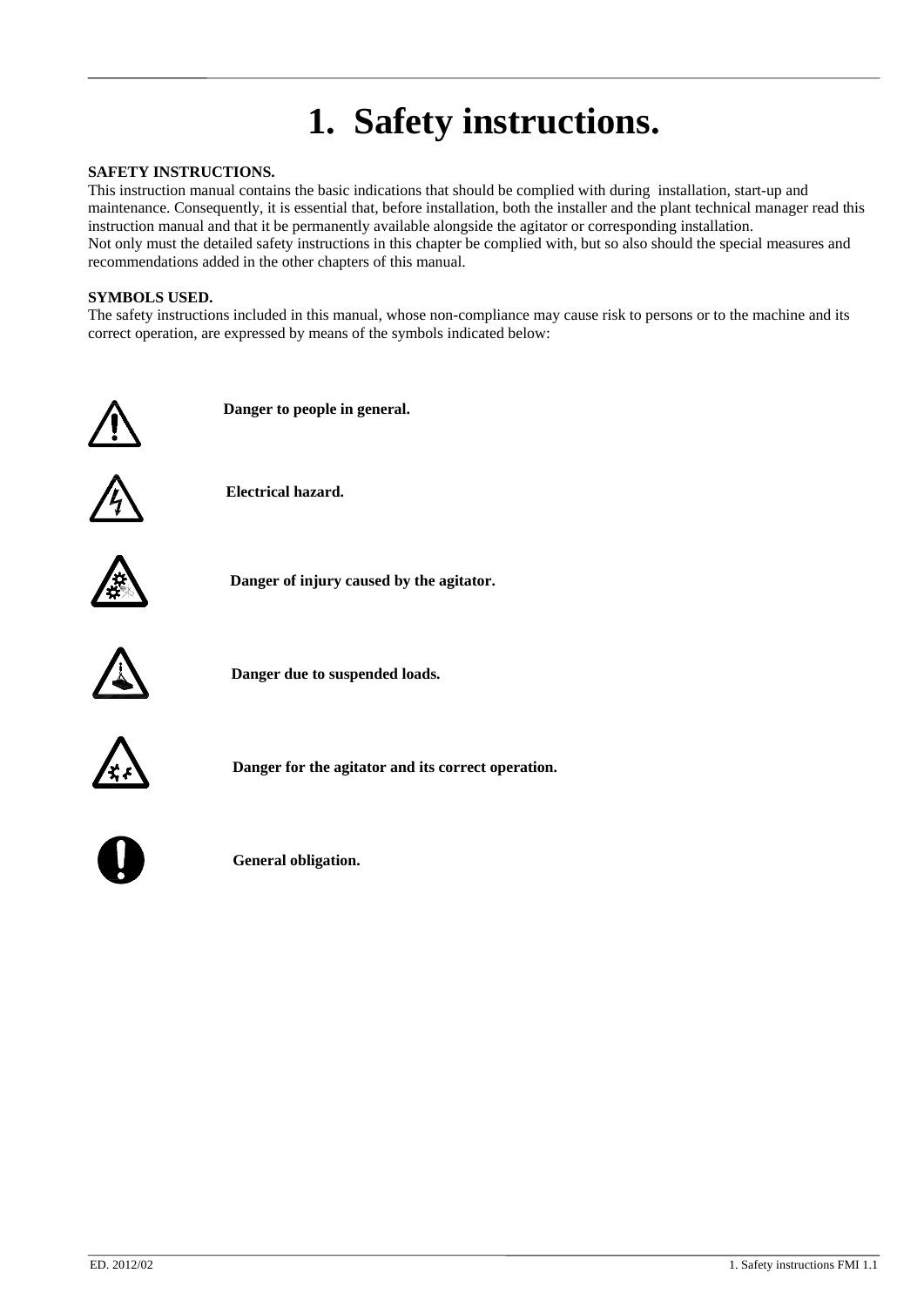#### **GENERAL SAFETY INSTRUCTIONS.**



- Read the instructions in this manual before installing the agitator and before starting it up.
- The installation and use of the agitator must always be in accordance with the rules applying to health and safety.
- Before starting up the agitator, check that it be correctly anchored and that the shaft be perfectly aligned. Poor alignment and/or excessive force in fitting, may cause serious mechanical problems for the agitator.
- Specialised personnel should carry out all electrical work.
- To control the engine characteristics and its control panel, especially in areas where there is a risk of fire or explosion, the user company's technical manager shall establish danger areas  $(\text{area } 1 - 2 - 3).$
- Do not spray the motor directly during cleaning.
- Do not disassemble the agitator without previously disconnecting the power supply. Remove the fuses and disconnect the motor feed cable.



- Do not operate the agitator if turning components do not have the protection system or if they are badly fitted.
- The agitator has rotating parts. Do not put hands or fingers into an agitator whilst it is operating. This may cause serious injury.
- Do not touch any of the parts of the agitator that are in contact with liquid whilst in operation. If the agitator works with hot products at temperatures exceeding 50 ºC, there is a risk of burns. In these cases, collective protective measures should be put in order of priority (distance, protective screen, heat resistance), or –failing this possibility- to provide individual protection (gloves).



• Take all possible precautions in lifting the agitator. Always ensure that it securely attached when being transported by crane or any other lifting mechanism.



- Withdraw all the tools used in mounting before starting up the agitator.
- The agitator is unable to work without liquid. Standard agitators are not designed to operate during the filling or emptying of tanks.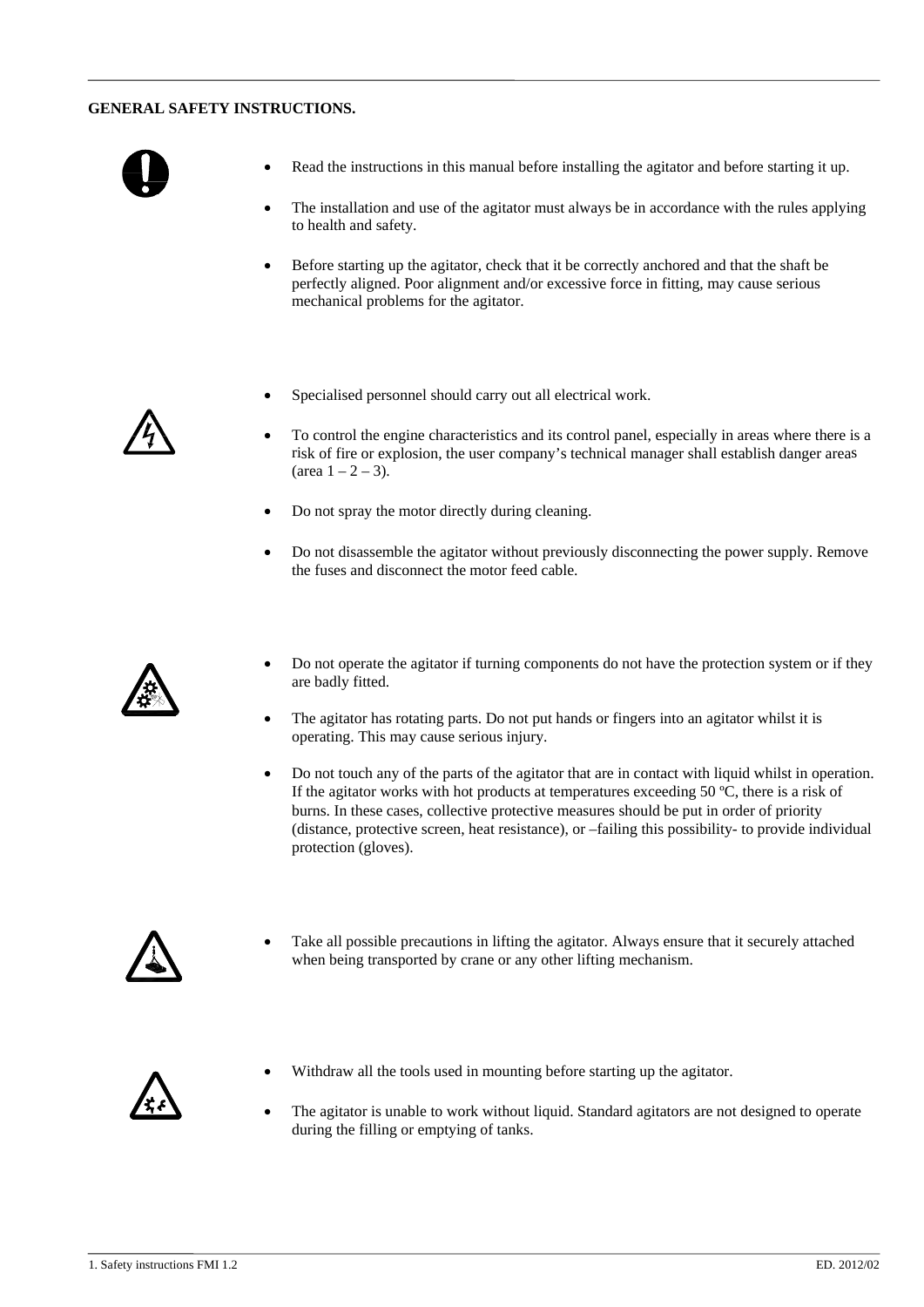

- Do not exceed the agitator's maximum operating conditions. Do not modify the operating parameters that were initially set for the agitator without the prior written consent of INOXPA.
- The agitators and their installation may cause noise levels that exceed 85 dB (A) in some unfavourable operating environments. In such cases, operators should wear hearing protection.

### **WARRANTY.**

We wish to point out that any warranty issued will be null and void and that we are entitled to an indemnity for any civil liability claim for products which might be filed by third parties if:

- y operation and maintenance work has not been done following the corresponding instructions; the repairs have not been made by our personnel or have been made without our written authorization;
- modifications are made to our material without prior written authorization:
- the parts or lubricants used are not original INOXPA parts/lubricants;
- the material has been improperly used due to error or negligence or have not been used according to the indications and the intended purpose.
- all components subject to wear are excluded from the guarantee.

The General Delivery Terms which you have already received are also applicable.

### **INSTRUCTIONS MANUAL.**

The information provided in the instruction manual refers to updated data.

We reserve the right to modify the design and/or manufacturing specifications of our products as required, devoid of any obligation on our part to adapt any product supplied prior to such alteration.

The technical information made available in this instruction manual, together with the graphs and technical specifications provided, shall continue to belong to us and should not be used (except for starting up this installation), copied, photocopied, made available or otherwise given to third parties without our prior written consent.

INOXPA is reservation the right to modifying this instructions manual without previous notice.

### **INOXPA SERVICE.**

In the event of doubt or should you require a fuller explanation on particular data (adjustment, assembly, disassembly...), please do not hesitate to contact us.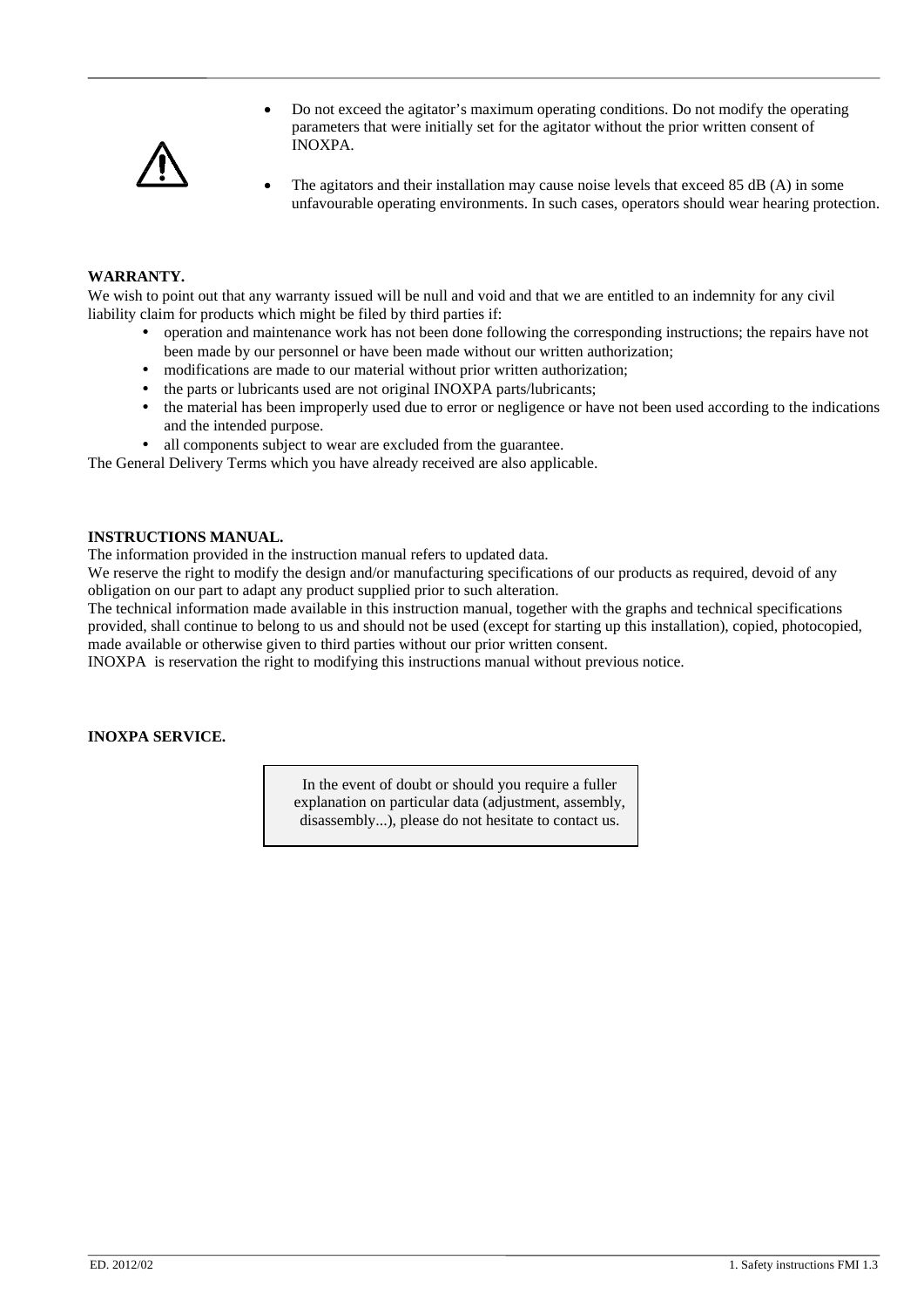# **Index**

### 1. Safety instructions

#### **Index**

| 2. Reception, storage and transport         |
|---------------------------------------------|
|                                             |
|                                             |
|                                             |
|                                             |
| 3. Identification, description and use      |
|                                             |
|                                             |
|                                             |
| 4. Installation and assembly                |
|                                             |
|                                             |
|                                             |
|                                             |
|                                             |
| 5. Start-up, operation and shutdown         |
|                                             |
|                                             |
| <b>6. Maintenance and conservation</b>      |
|                                             |
|                                             |
|                                             |
|                                             |
| 7. Operating problems: causes and solutions |
| 8. Disassembly and assembly                 |
|                                             |
|                                             |
|                                             |
|                                             |
| 9. Technical specifications                 |
|                                             |
|                                             |
|                                             |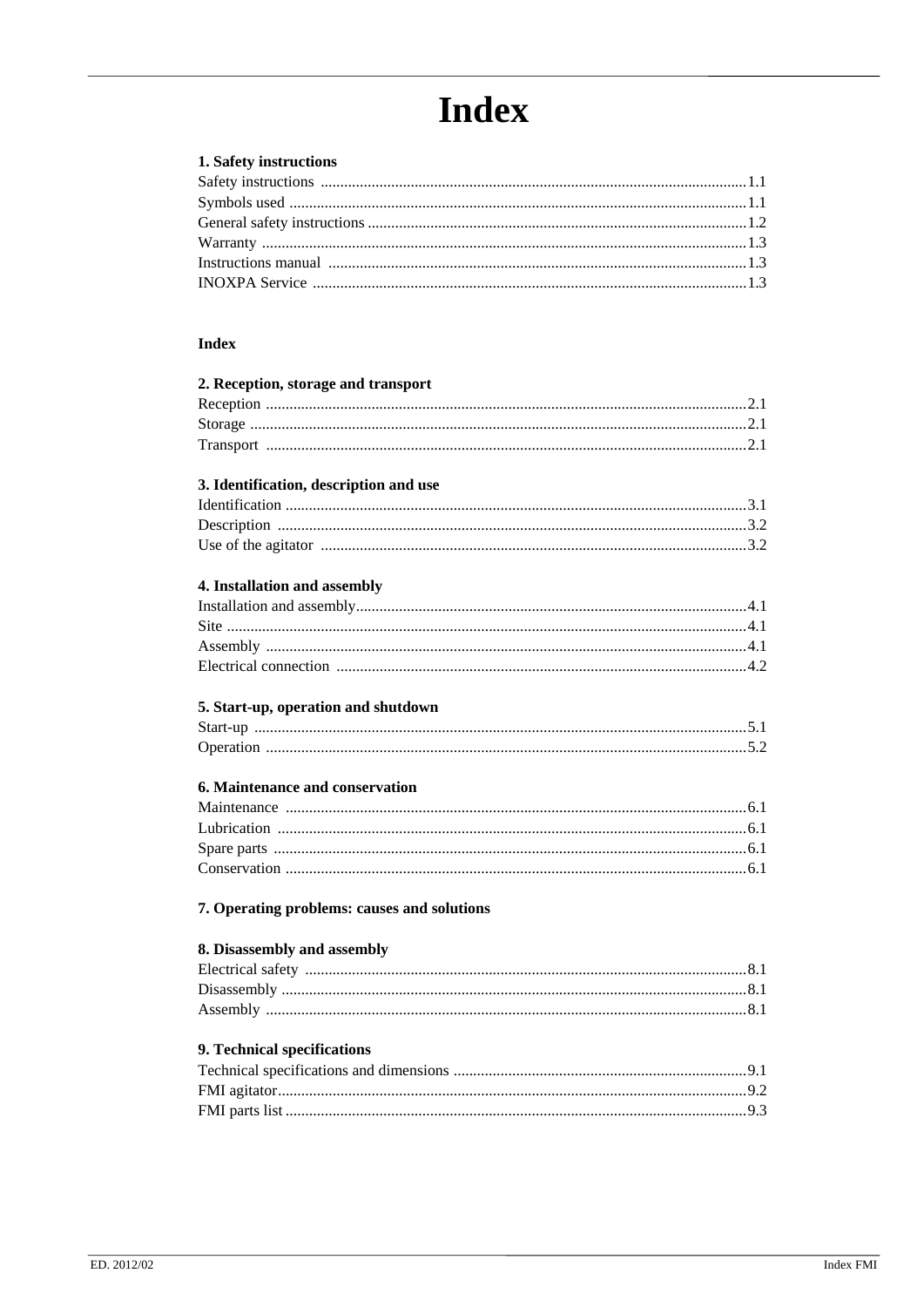### **2. Reception, storage and transport.**

### **RECEPTION.**

On reception of the agitator, check the packing and its contents to ensure that it agrees with delivery note. Packs the agitators fully assembled or disassembled according to the case. Ensure that the agitator has not suffered any damage. In the case of it being found not to be in correct condition and/or some part(s) are missing, the transporter shall have to prepare a report as quickly as possible.

### **STORAGE.**

If the agitator is not immediately installed, it must be stored in an appropriate place. The shaft must be stored in a horizontal position and on some wooden or similar supports. The shaft in such a position will not become deformed and must not support loads of any description.

### **TRANSPORT.**

Take all possible precautions in lifting the agitator. Always use the sling hooks when moving the agitator with a crane or any other type of lifting equipment.



**Depending on the model, the agitators are too heavy to store or install manually. Use an adequate means of transport. Do not manipulate the agitator by the shaft because it can easily become deformed.**

| <b>Type</b>         | Wight [Kg] with<br>IEC motor, IP-55 | Wight [Kg] with<br><b>IEC</b> motor, flameproof |  |  |  |
|---------------------|-------------------------------------|-------------------------------------------------|--|--|--|
| FMI-B-1.10-4022-200 | 65                                  | 87                                              |  |  |  |
| FMI-B-1.10-4030-200 | 68                                  | 90                                              |  |  |  |
| FMI-C-1.10-4040-225 | 86                                  | 119                                             |  |  |  |
| FMI-C-1.10-4055-250 | 99                                  | 143                                             |  |  |  |
| FMI-D-1.10-4075-250 | 151                                 | 197                                             |  |  |  |
| FMI-D-1.10-4110-275 | 175                                 | 259                                             |  |  |  |
| FMI-D-1.10-4150-300 | 190                                 | 274                                             |  |  |  |
| FMI-D-1.10-4185-300 | 237                                 | 328                                             |  |  |  |
| FMI-E-1.10-4220-325 | 347                                 | 442                                             |  |  |  |
| FMI-B-1.4-4022-150  | 65                                  | 87                                              |  |  |  |
| FMI-C-1.4-4040-200  | 85                                  | 118                                             |  |  |  |
| FMI-C-1.4-4055-200  | 98                                  | 142                                             |  |  |  |
| FMI-D-1.4-4075-255  | 151                                 | 197                                             |  |  |  |
| FMI-D-1.4-4110-290  | 175                                 | 259                                             |  |  |  |
| FMI-D-1.4-4150-330  | 191                                 | 275                                             |  |  |  |
| FMI-D-1.4-4185-330  | 238                                 | 329                                             |  |  |  |
| FMI-E-1.4-4220-330  | 348                                 | 443                                             |  |  |  |
| FMI-E-1.4-4300-390  | 391                                 | 479                                             |  |  |  |
| FMI-F-1.4-4300-390  | 495                                 | 583                                             |  |  |  |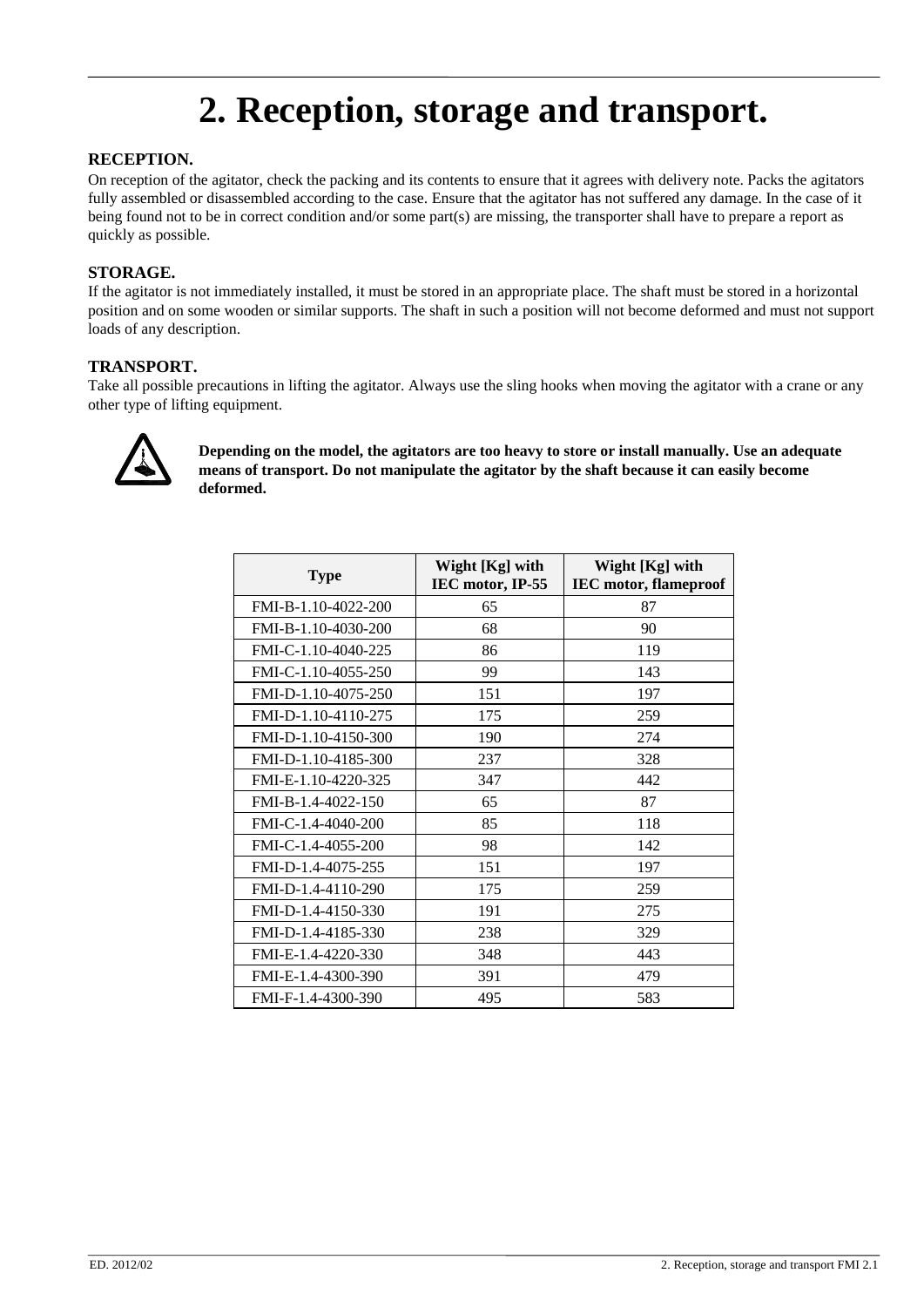# **3. Identification, description and use.**

### **IDENTIFICATION.**

The agitator is identified by means of a plate stating its characteristics attached to the bearings support. The type of agitator and serial number are on the plate. See figure 3.1.



**Figure 3.1:** Characteristics plate.

### **Example:**

|  |  |  |  | FMI - B - 1. 10 - 4 022 - 200 |  |
|--|--|--|--|-------------------------------|--|
|  |  |  |  | $1 \t2 \t3 \t4 \t5 \t6 \t7$   |  |

### **1. Name of the agitator.**

FMI = vertical agitator with motor.

**2. Gear-box size.**

B, C, D, E, F.

### **3. Number of agitation elements.**

- $1 =$  one agitation element.
- $2 =$  two agitation elements.

#### **4. Type of agitation elements.**

- $10 =$  marine type.
- $4 =$  sawtooth type

#### **5. Motor speed.**

 $4$  poles = 1500 rpm. 6 poles = 1000 rpm.

### **6. Motor power.**

 $022 = 2.2$  kW.  $040 = 4$  kW.  $075 = 7.5$  kW.

### **7. Diameter of the agitation element.**

- $200 = 200$  mm.  $250 = 250$  mm.
- $300 = 300$  mm.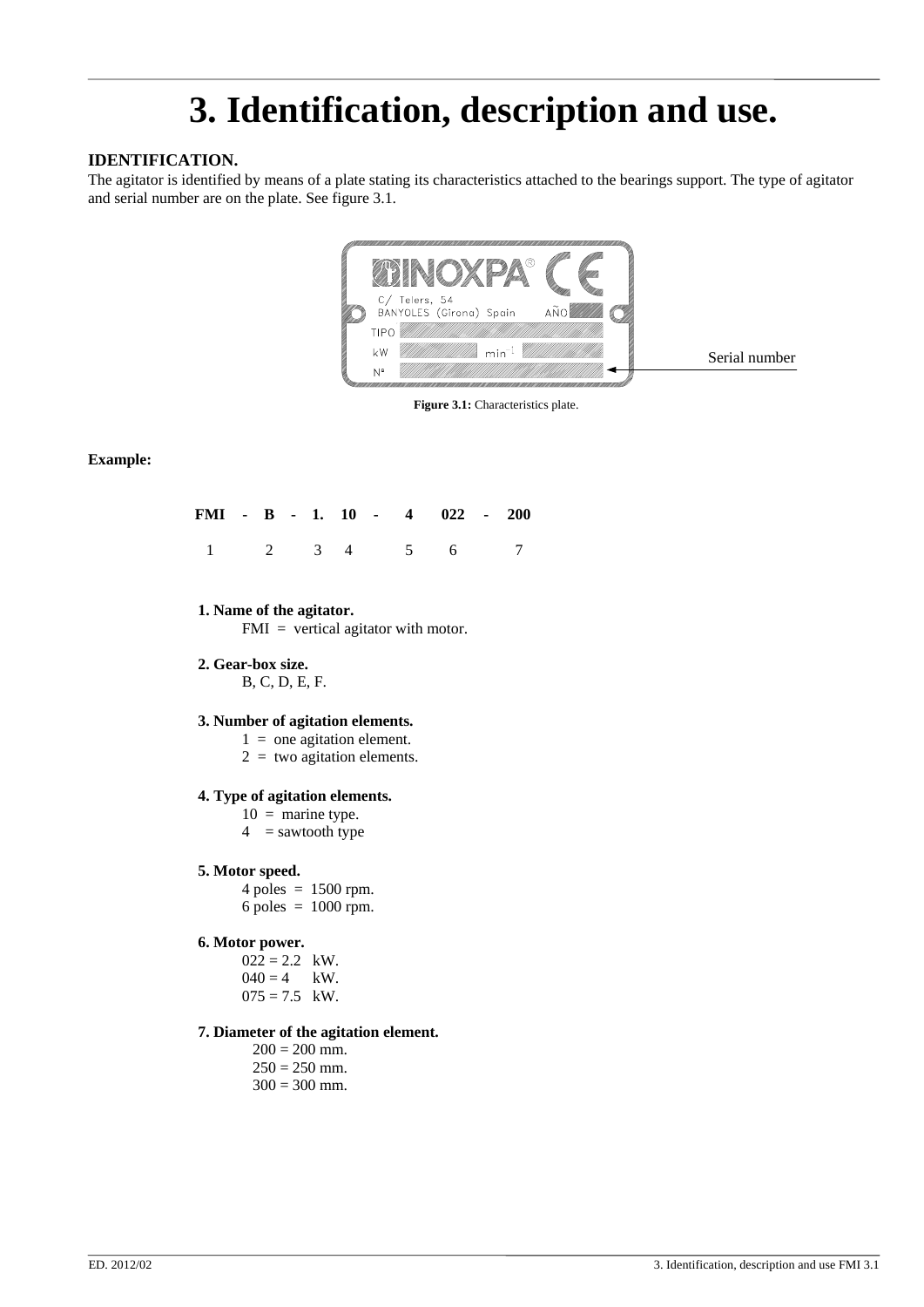### **DESCRIPTION.**

The FMI series range is vertical agitators with motor, a stainless steel base and a V-ring as the sealing system. The agitator shaft is fixed onto the half shaft with a flange mount.

Although these agitators are very compact, they have a head that is totally independent of the motor. The half shaft is guided by two bearings that can withstand the thrust and radial load transmitted by the mixing element.

All the parts that come into contact with the product are made of stainless steel, AISI-316 (1.4401) for mixers with propeller and AISI-304 (1.4301) for those with sawtooth elements. It has a sand blasted surface finish.

The standard propellers from this agitators range are marine propeller (type 10) and sawtooth propeller (type 4).

### **USE OF THE AGITATOR.**

They are used for mixing and blending processes in open or closed tanks and with a variable viscosity between 1 to 2000 cPs (up to 6000 cPs. for the sawtooth propeller).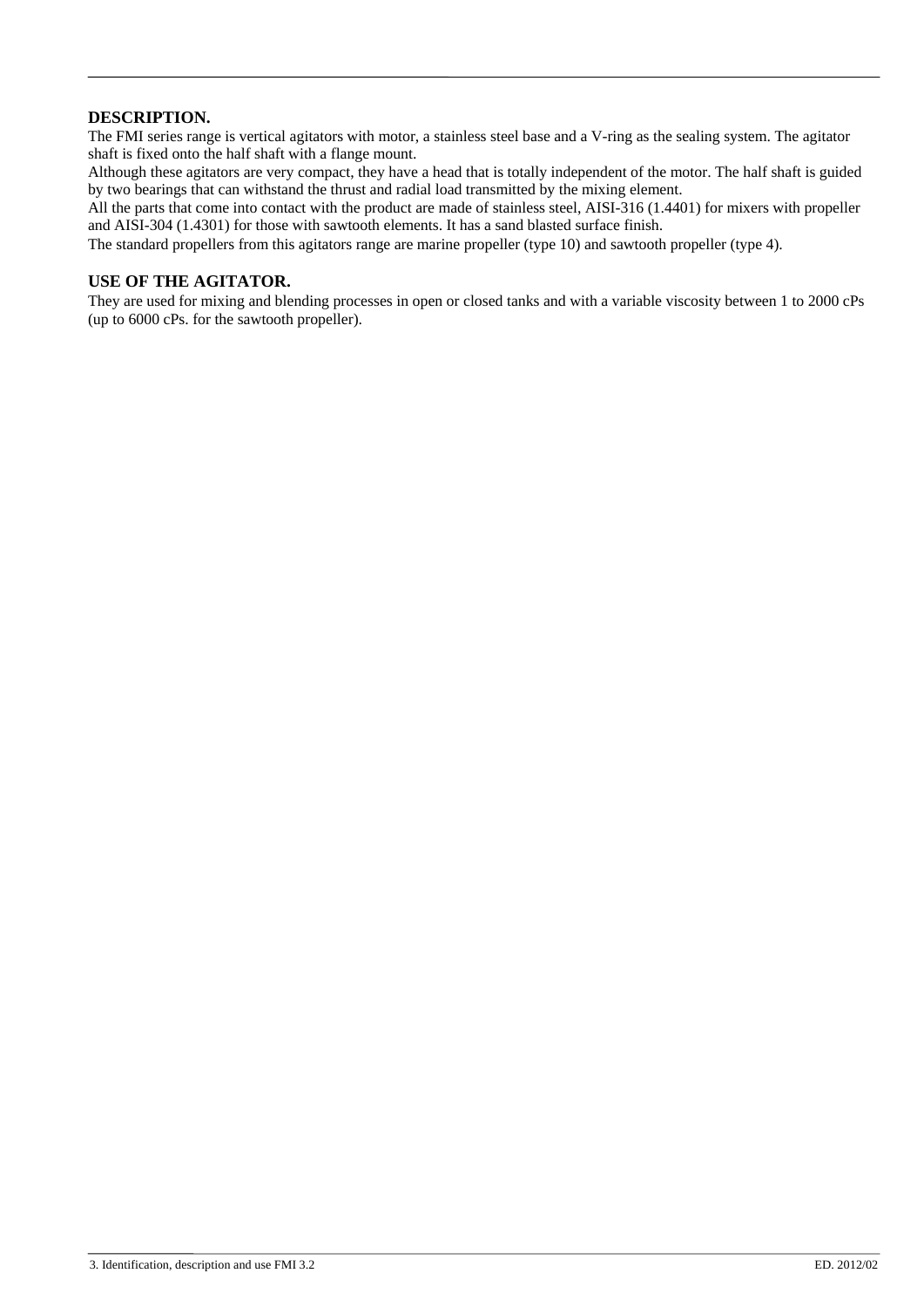### **4. Installation and assembly.**

### **INSTALLATION AND ASSEMBLY.**



**If the agitator is supplied without a drive or other element, the purchaser shall be responsible for its assembly, installation, start-up and operation.** 

### **SITE.**

Place the agitator in such a way as to facilitate inspection and servicing. Leave sufficient room around the agitator for adequate servicing, separate, even when it is in operation. It is very important to be able to obtain access to the electrical connection mechanism of the agitator, even when it is in working mode.

To achieve an effective mixing process it may be necessary to fit baffles to the bottom of the tank. Consult our technical department for each particular application. If required, the approximate dimensions of the baffles in relation to the diameter of the tank are shown in figure 4.1 and table 4.1.



**Figure 4.1**

| ØD               | 300 | 400 | 500 | 600 | 800 | 1000 | 1200 | 1600  | 2000 | 2500 | 3000 | 3500 | 4000 |
|------------------|-----|-----|-----|-----|-----|------|------|-------|------|------|------|------|------|
| A                | 20  | 30  | 35  | 40  | 50  | 70   | 80   | 1 I J | 130  | 180  | 200  | 240  | 280  |
| $\mathbf C$<br>P |     |     | 10  | 10  | 10  | 15   | 20   | 20    | 30   | 30   | 50   | 50   | 50   |

**Table 4.1** 

#### **ASSEMBLY.**

To locate and fix the agitator in the support flange of the tank, the propeller must be removed from the shaft. Once the base of the agitator is placed on the supporting flange, the fixing nuts and screws will be assembled in their corresponding holes, without being tightened. When this operation has been carried out, the agitator must be levelled using the following method.

- Place a spirit level against the shaft.
- Check 4 points at 90<sup>°</sup> to each other around the circumference of the shaft and at the same height.

Once the shaft is level, firmly tighten the fixing nuts and screws. Finally the propeller is mounted on the end of the shaft. Be careful when assembling the shaft not to hit or strain it so as to avoid it being bent.



#### **Force should never be applied to the end of the agitator shaft, as it can easily suffer permanent damage.**

**Check the alignment of the agitator shaft with the half shaft once its assembly is completed.**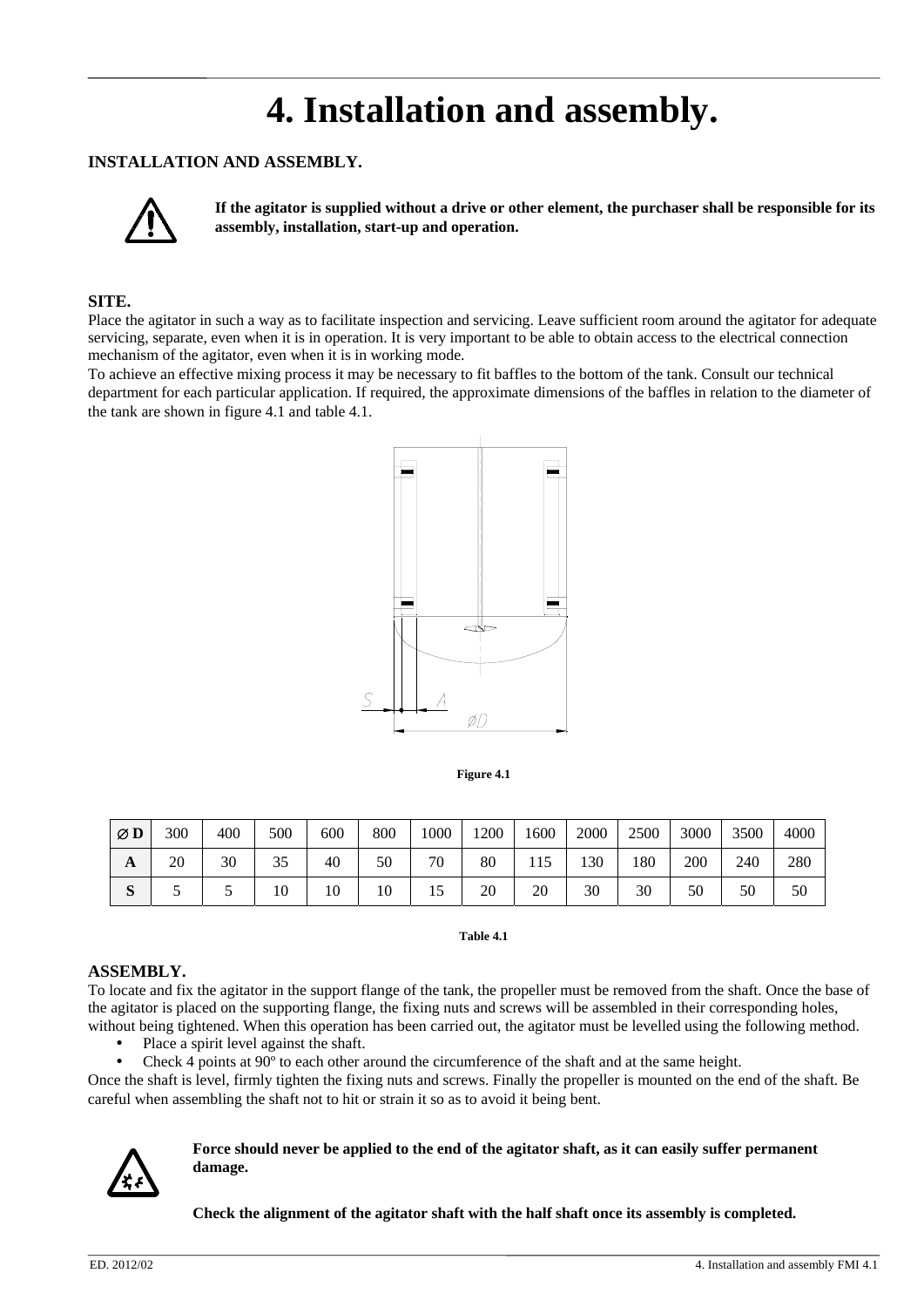### **ELECTRICAL CONNECTION.**

Before connecting the electric motor to the mains, check the local regulations and the corresponding standards regarding electrical safety. Take special account of those parts referring to command and control of the agitator. Check the manufacturer's instruction manual of the motor for connecting it to the mains.

> **Let the electrical connection of the motors to qualified personnel. Take the necessary measures in order to prevent any type of breakdown.**



**The motor should be protected with devices against overload and short-circuits.** 

**It is not possible to use the agitator in areas of risk of fire or explosion if this has not been included in the order. Risk areas (zones 0 -1 - 2).**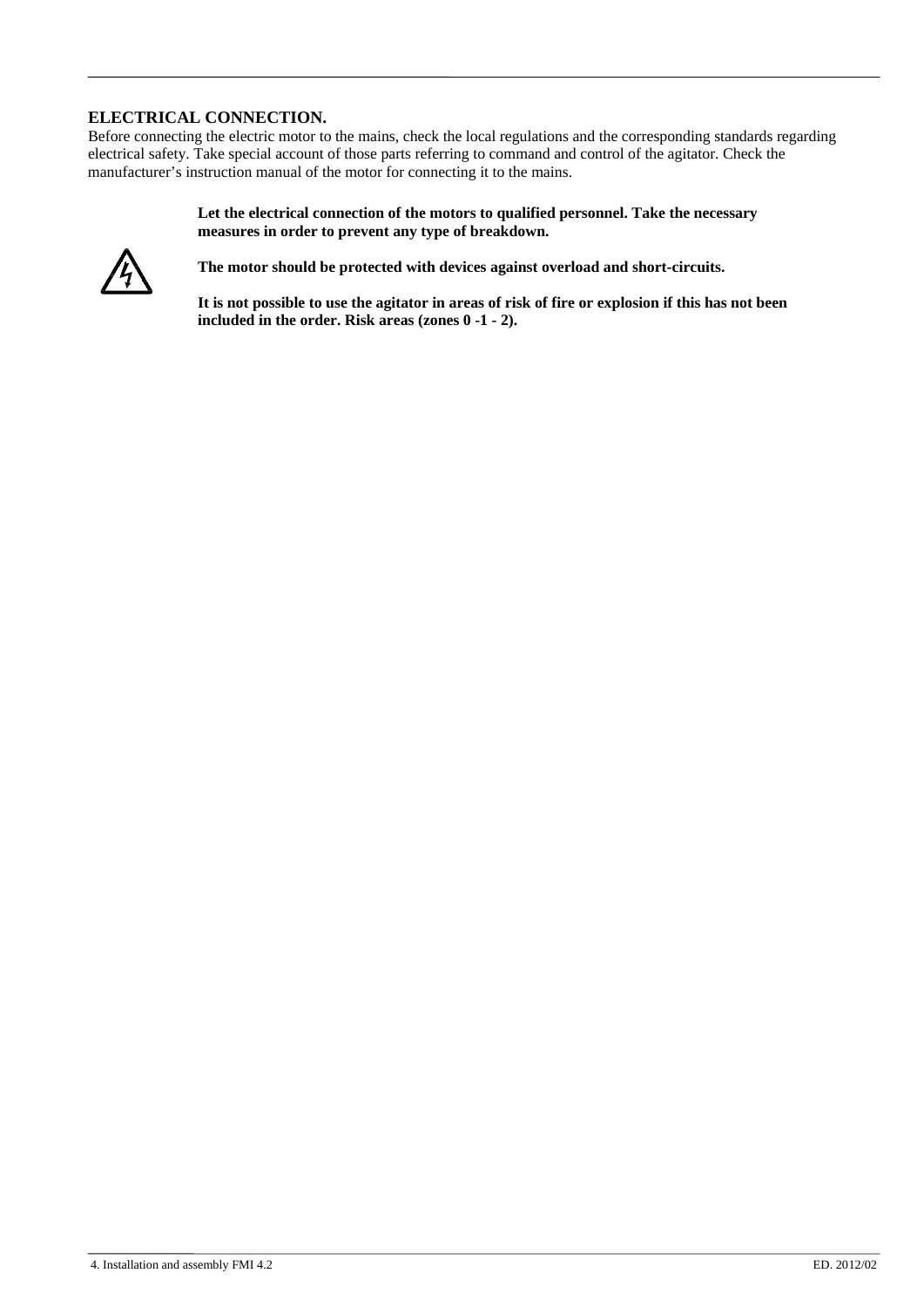### **5. Start-up, operation and shutdown.**

Agitator start-up shall be able to be carried out if the detailed instructions in the section on installation and assembly have previously been realised.

### **START-UP.**

- Check that the electrical supply is appropriate for what is indicated on the motor plate.
- Check the alignment of the agitator shaft.
- Check the tank's liquid level. Unless specified in the order, the agitators cannot function during tank filling or emptying.



#### **The agitator can NEVER run without a product. The agitation element must be submerged at least to a height between 1 to 2 times its diameter.**

- All the protectors must be in place.
- Start up the agitator.
- Check that the rotation of the propeller is correct (clockwise when viewed from the side of the motor). See figure 5.1.



**Respect the direction of rotation of the agitation element as indicated by the arrow stuck on the motor. The wrong direction will cause a loss of agitation efficiency.** 

• Check the motor's electrical consumption.



**Figure 5.1**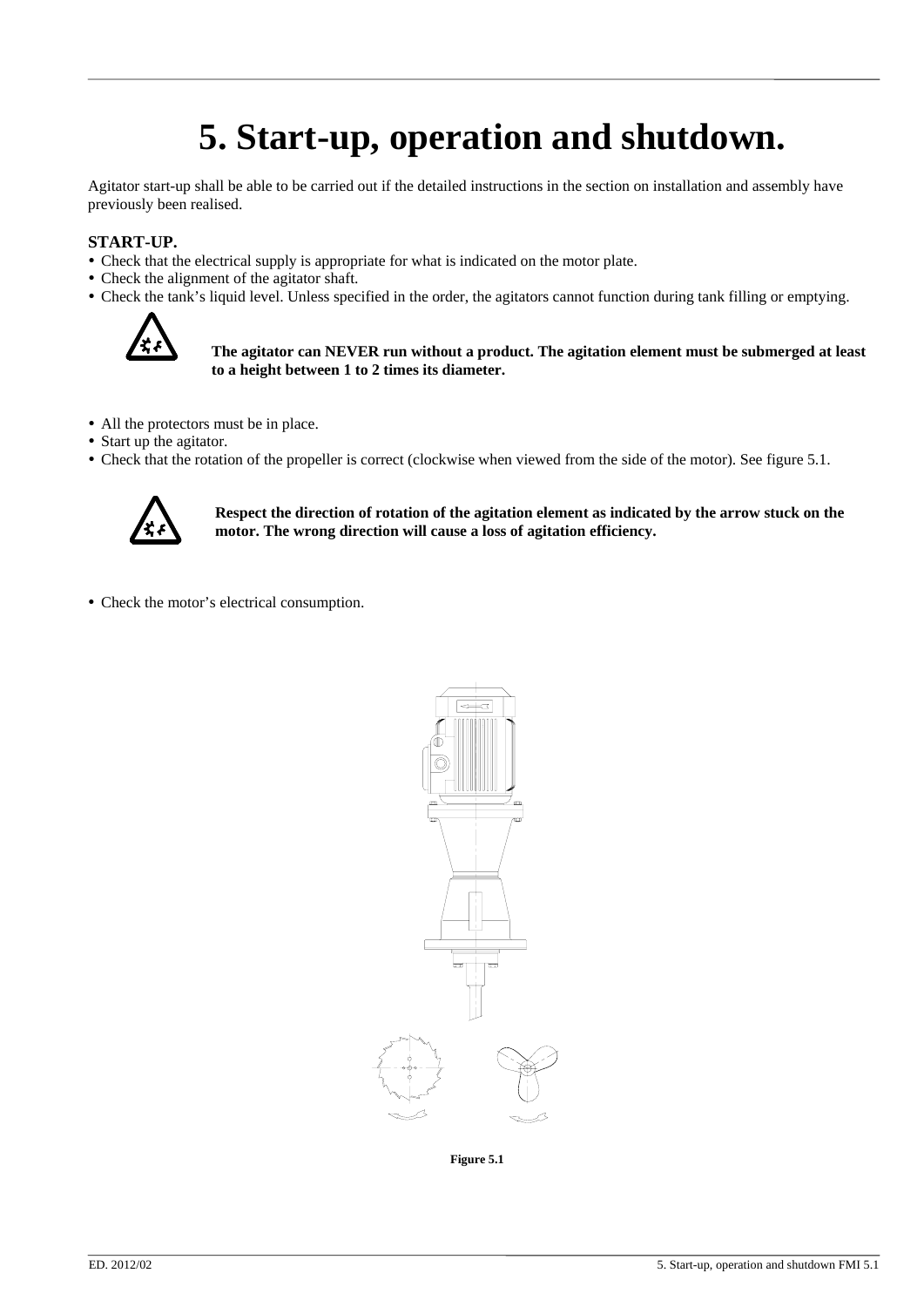### **OPERATION.**



**Do not modify the operating parameters for which the agitator was initially selected without prior written consent of INOXPA. (Risk of deterioration and danger for the user).** 

**Follow the operating instructions and safety indications described in the instructions manual of the tank on which the agitator is mounted.** 



**Mechanical hazards (drag, shearing, cutting, strike, squashing, clipping. etc.). If the agitation element is accessible from above or at the man way of the tank then the user is exposed to the aforementioned hazards.** 

The tank should be equipped with protection devices and safety equipment. Check the manufacturer's instructions manual.



**The introduction of a solid object or raw material may cause breakage of the agitation element or the breakage of other mechanical parts and endanger safety.**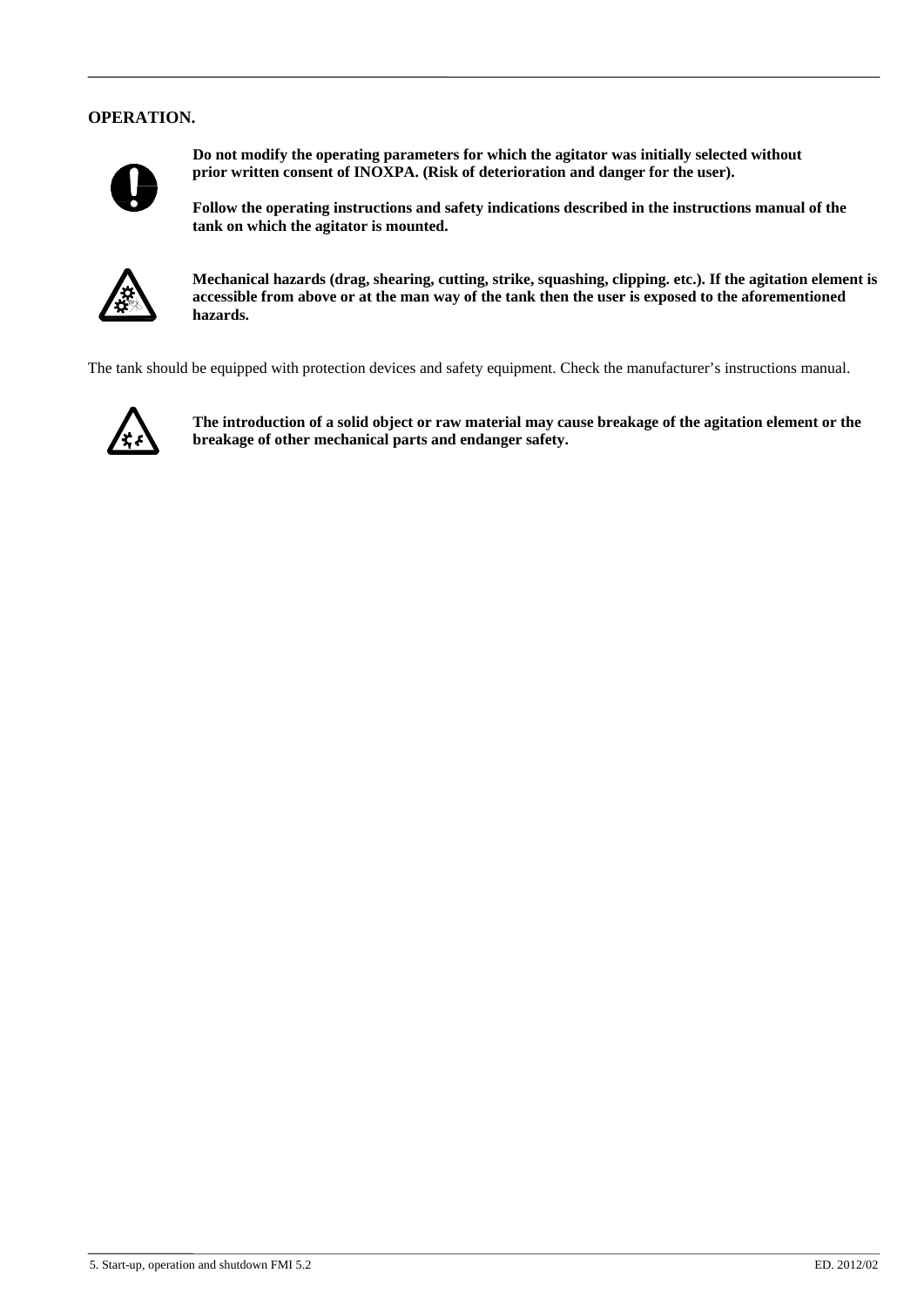### **6. Maintenance and conservation**



**Maintenance work can only be carried out by qualified personnel that are trained and equipped with the necessary resources to carrying out this work.** 

**Before beginning maintenance work, ensure that the electric motor is disconnected and that the tank is empty.** 

### **MAINTENANCE.**

- Inspect the agitator regularly.
- Do not fail to keep the agitator clean.
- Check the state of the motor.
- Check the state of the bearings.
- Check the sealing: V-ring.

Motor maintenance shall be carried out in accordance with the manufacturer's instructions. See the instructions manual.

#### **LUBRICATION.**

The vertical agitators of the FMI models are supported on permanently lubricated bearings, which means maintenance is not required. The bearings can be re-greased disassembling the support, cleaning thoroughly to remove the old grease or changing them as well as the bearing housings and, finally, applying new grease at 50-70%.

When re-greasing, use only special grease for ball bearings with the following properties:

- Lithium-based or made up of high quality lithium.
- Viscosity 100 140 cSt at 40 °C.
- Consistency NLGI grade 2 or 3.
- Continuous work temperature 30 °C to + 120 °C.

The greasing of the motor bearings shall be carried out in accordance with the manufacturer's instructions.

#### **SPARE PARTS.**

To order spare parts it is necessary to indicate the type and serial number included on the agitator's characteristics plate, as well as the position and description of the part as found in chapter 9, of technical specifications.

#### **CONSERVATION.**

If the agitator is out of service for a considerable period of time, clean and treat the parts with VG 46 mineral oil. The shaft must be stored in the horizontal position and on wooden supports or on supports of a similar material.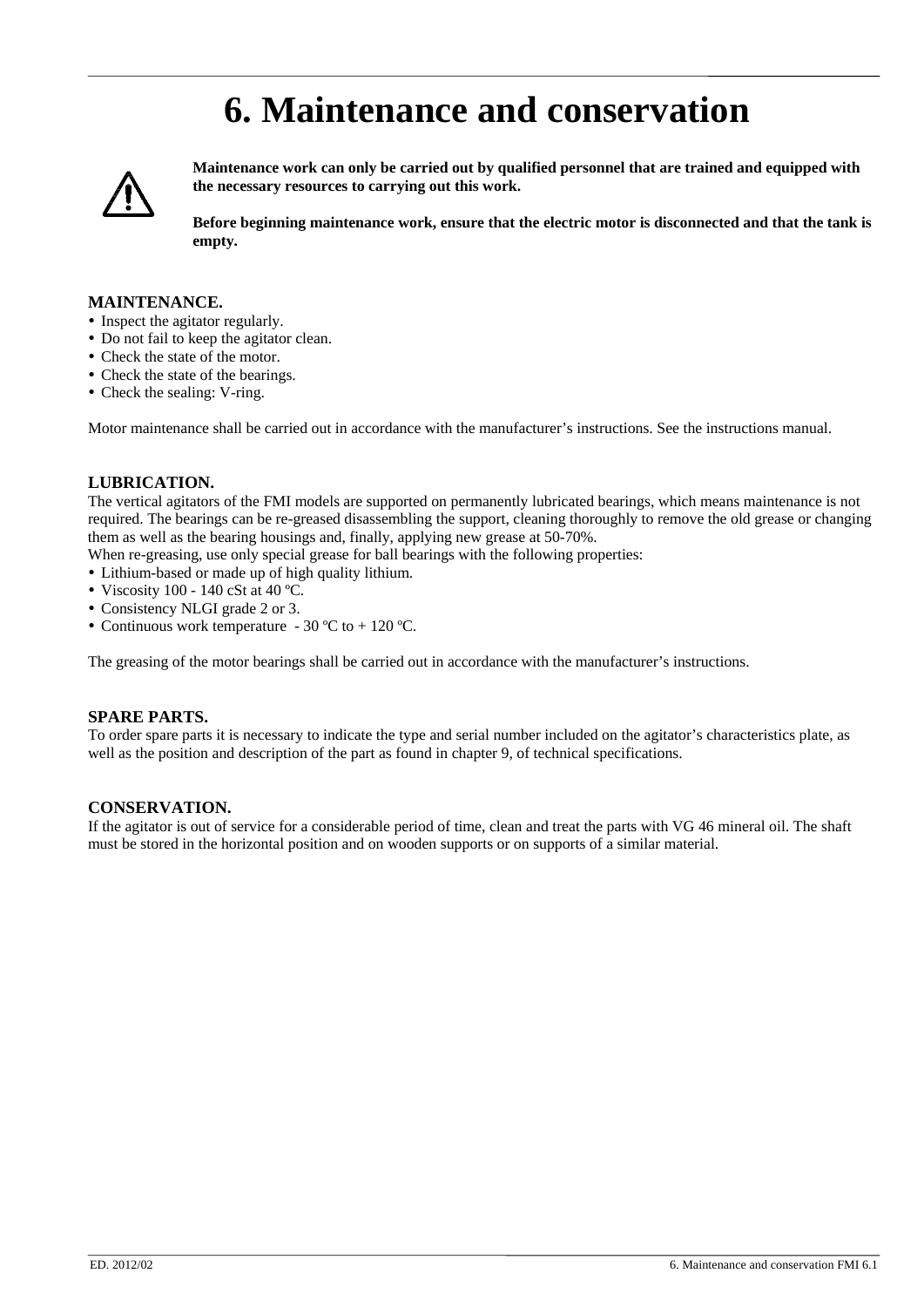# **7. Operating problems: causes and solutions.**

| <b>Operating problems</b> | <b>Probable causes</b> |
|---------------------------|------------------------|
| Motor overload.           | 1, 2.                  |
| Insufficient agitation.   | 1, 3, 4, 5.            |
| Vibrations and noise.     | 6, 7, 8, 9.            |
| leakage.                  | 10.                    |

|                | <b>Probable causes</b>                | <b>Solutions</b>                                  |
|----------------|---------------------------------------|---------------------------------------------------|
|                | Viscosity of the liquid too high.     | Reduce the viscosity, e.g. by heating the liquid. |
| 2              | High density.                         | Increase motor power.                             |
| 3              | Tank too big for the chosen agitator. | Check with the technical department.              |
| $\overline{4}$ | Wrong direction of rotation.          | Change direction of rotation.                     |
| 5              | Agitator speed too low.               | Increase the speed.                               |
| 6              | Liquid level insufficient or none.    | Check liquid level in the tank.                   |
| 7              | Shaft bended.                         | Replace the shaft.                                |
| 8              | Critical speed.                       | Check with the technical department.              |
| 9              | Worn bearings.                        | Replace the actuating bearings.                   |
| 10             | V-ring worn or damaged.               | Replace the V-ring.                               |



**If the problems persist stop using the agitator immediately. Contact the agitator manufacturer or the representative.**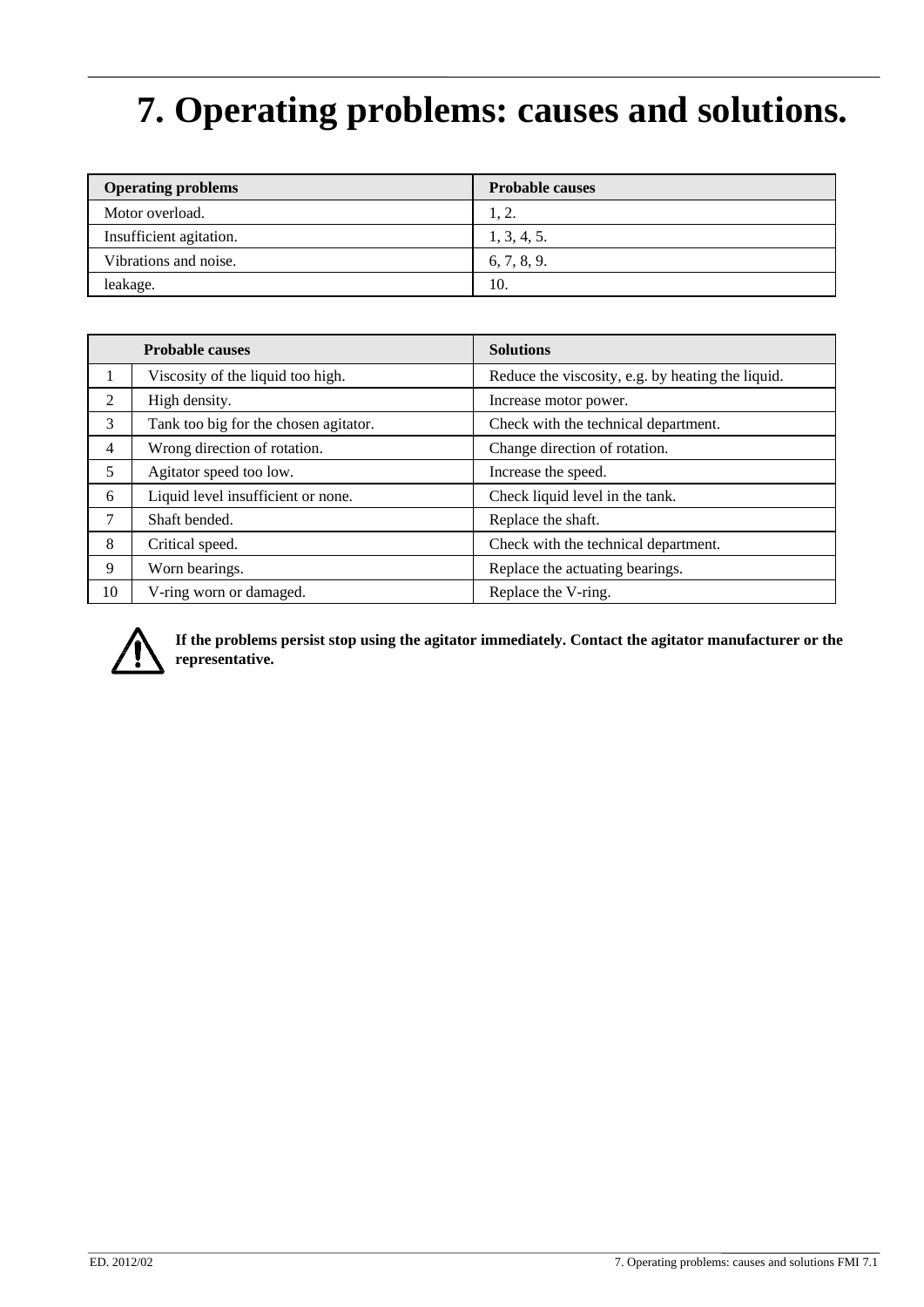# **8. Disassembly and assembly.**

The assembly and disassembly of the agitators should only be carried out by qualified personnel. Ensure that staff read this instruction manual carefully, especially those parts that make direct reference to their work.

### **ELECTRICAL SAFETY.**

Ensure that the motor starter is turned off when carrying out disassembly or assembly work on the agitator.



- Place the agitator switch in the "off" position.
- Block the electrical panel and put a warning notice on it.
- Take out the fuses and take them with you to the work area.

### **DISASSEMBLY.**

Once the motor is disconnected, disassembly work may begin:

- Remove the screws which fix the agitator to the tank, and lift it a little to disassemble the agitator shaft (05) from the halfshaft (26). Remove the screws (52A) and washers (53A). Hold the agitator shaft (05) during this process.
- Proceed with disassembling the whole head assembly in a suitable place.
- Remove the V-ring  $(81)$ .
- Remove the countersunk screws (50) and the base plate (42).
- Disassemble the motor (93) removing the screws (52), washers (53) and nuts (54).
- Remove half coupling flange (90) of the motor by means of a suitable tool, firstly loosen the stud (55A).
- After release the elastic ring (66B), remove the other half coupling flange from the half shaft (26) in the B, D, (T.160- 180), E and F gearbox sizes. Then remove the key (61).
- Remove the elastic ring (66) with suitable pliers. The bearing cover (12) will be free from the half-shaft.
- Remove the half-shaft (26) with the bearing (70) assembled, with gentle taps with a plastic hammer, from the upper part of the half-shaft (motor side). The other bearing (70A) will be location in the lantern (04). For D gear-box size both bearings will be location in the half-shaft.
- Disassemble the bearing support  $(06)$  of the lantern  $(04)$  removing the allen screws (51) through the lower side of the support.
- Remove the bearing (70A) location in the lantern (04) in the B, C, E and F gearbox sizes. Take off the elastic ring (66A) with suitable pliers. The separator (64) will come off. Remove the bearing (70) with a press, as shown in figure 8.1.

### **ASSEMBLY.**

- Position the bearing cover  $(12)$  in the half-shaft  $(26)$ , leaving it loose underneath.
- Assemble the bearing (70) to the half-shaft (26) and fix it with the separator (64) and the elastic ring (66).
- Put the lantern  $(04)$  in the bearing support  $(06)$  fitting the allen screws  $(51)$  from the interior of the support.
- For the D gearbox size, put the bearing (70A) in the half-shaft (26), and then fit the half-shaft (26) with the pieces already in place, until the bearing (70) is positioned. Fix the whole assembly with the elastic ring (66).
- In the other gearboxes B, C and E put the separator  $(64A)$  in the half-shaft (26) (F size does not take separator). Then, fit the half-shaft (26) with the pieces already in place, until the bearing is positioned. Fix the whole assembly with the elastic ring (66).
- Fit the other bearing (70A) until it touches to the half shaft (26) or separator (64A), according the size. In B size after bearing (70A) add another separator (64B).
- Position the key (61) and enter the half coupling flange with the aid of plastic hammer. Fix all with the elastic ring (66B).
- Put the other half coupling flange (90) in the shaft motor (93) and fix with the stud (55A).
- Fit the motor on the lantern (04) facing the holes of the half coupling flange with the bolts of the other half coupling flange. For this operation, turn with the hand the half shaft. Finally, fit the screws (52), washers (53) and nut (54).

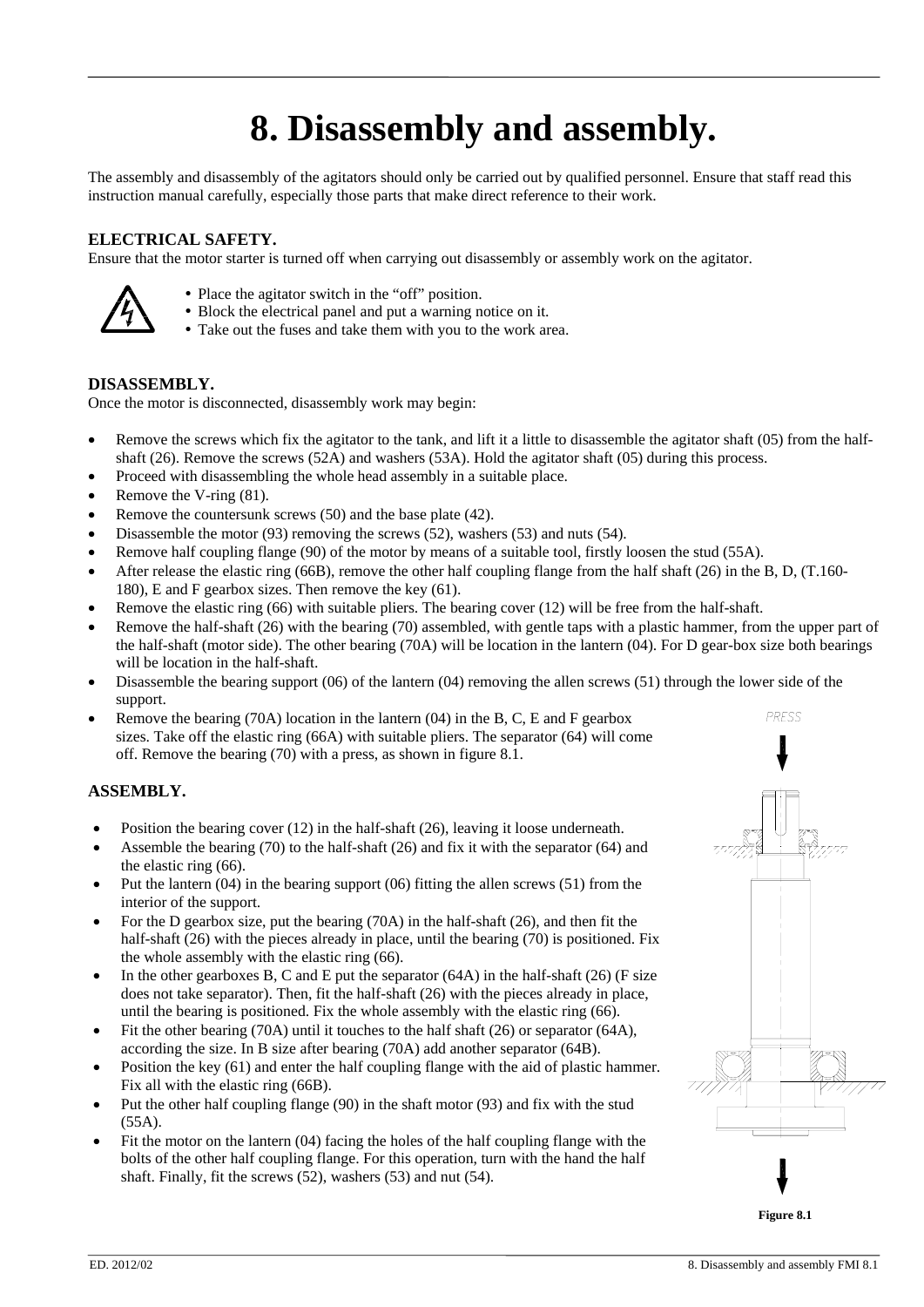# **9. Technical specifications.**

### **TECHNICAL SPECIFICATIONS AND DIMENSIONS.**

|                           |                |                  |               |                   |          |          |          |           |             |          | <b>Type</b>    |          |                         |  |
|---------------------------|----------------|------------------|---------------|-------------------|----------|----------|----------|-----------|-------------|----------|----------------|----------|-------------------------|--|
|                           |                |                  |               |                   |          |          |          |           |             |          |                | 10       | $\overline{\mathbf{4}}$ |  |
| <b>Agitator</b> type      | Motor power    | Speed            | Gear-box size | <b>Dimensions</b> |          |          |          |           |             |          | Agitator shaft |          | Sawtooth element        |  |
|                           |                | $Kw$ ] $[r/min]$ |               | C                 | $\phi E$ |          |          | Flange    |             | $\phi$ d |                |          |                         |  |
|                           |                |                  |               |                   |          | $\phi$ A | $\phi B$ | $\phi$ DN | $\phi G(n)$ |          | $L_{max}$      | $\phi H$ | $\phi H$                |  |
| FMI-B-1.10-4022-200       | 2,2            |                  | B             | 625               | 105      | 240      | 200      | 125       |             | 40       | 1800           | 200      |                         |  |
| FMI-B-1.10-4030-200       | 3              |                  |               |                   |          |          |          |           |             |          |                |          |                         |  |
| FMI-C-1.10-4040-225       | 4              |                  | $\mathbf C$   | 685               |          |          |          |           | 18(8)       | 45       | 2000           | 225      |                         |  |
| FMI-C-1.10-4055-250       | 5,5            | 1450             |               | 750               | 125      | 265      | 225      | 150       |             |          |                |          |                         |  |
| FMI-D-1.10-4075-250       | 7,5            |                  |               | 835               | 140      | 320      | 280      | 200       |             |          | 2200           | 250      |                         |  |
| FMI-D-1.10-4110-275       | 11             |                  | D             | 1005              |          |          |          |           |             | 55       |                | 275      |                         |  |
| FMI-D-1.10-4150-300       | 15             |                  |               |                   |          |          |          |           |             |          |                | 300      |                         |  |
| FMI-D-1.10-4185-300       | 18,5           |                  |               | 1060              |          |          |          |           |             |          |                |          |                         |  |
| FMI-E-1.10-4220-325       | 22             |                  | E             | 1165              | 160      | 375      | 335      | 250       | 18(12)      | 65       | 2400           | 325      |                         |  |
| FMI-B-1.4-4022-150        | 2,2            |                  | B             | 625               | 105      | 240      | 200      | 125       |             | 40       | 1800           |          | 150                     |  |
| FMI-C-1.4-4040-200        | $\overline{4}$ |                  | C             | 685               | 125      | 265      | 225      | 150       |             | 45       | 2000           |          | 200                     |  |
| FMI-C-1.4-4055-200        | 5,5            |                  |               | 750               |          |          |          |           |             |          |                |          |                         |  |
| FMI-D-1.4-4075-255        | 7,5            | 1450             |               | 835               |          |          |          |           | 18(8)       |          |                |          | 255                     |  |
| FMI-D-1.4-4110-290        | 11             |                  | D             | 1005              | 140      | 320      | 280      | 200       |             | 55       | 2200           |          | 290                     |  |
| FMI-D-1.4-4150-330        | 15             |                  |               |                   |          |          |          |           |             |          |                |          |                         |  |
| FMI-D-1.4-4185-330        | 18,5           |                  |               | 1060              |          |          |          |           |             |          |                |          | 330                     |  |
| FMI-E-1.4-4220-330        | 22             |                  | E             | 1165              | 160      | 375      | 335      | 250       | 18(12)      | 65       | 2400           |          |                         |  |
| <b>FMI-F-1.4-4300-190</b> | 30             |                  | F             | 1285              | 220      | 490      | 445      | 350       | 23(12)      | 80       | 2500           |          | 390                     |  |



øG(n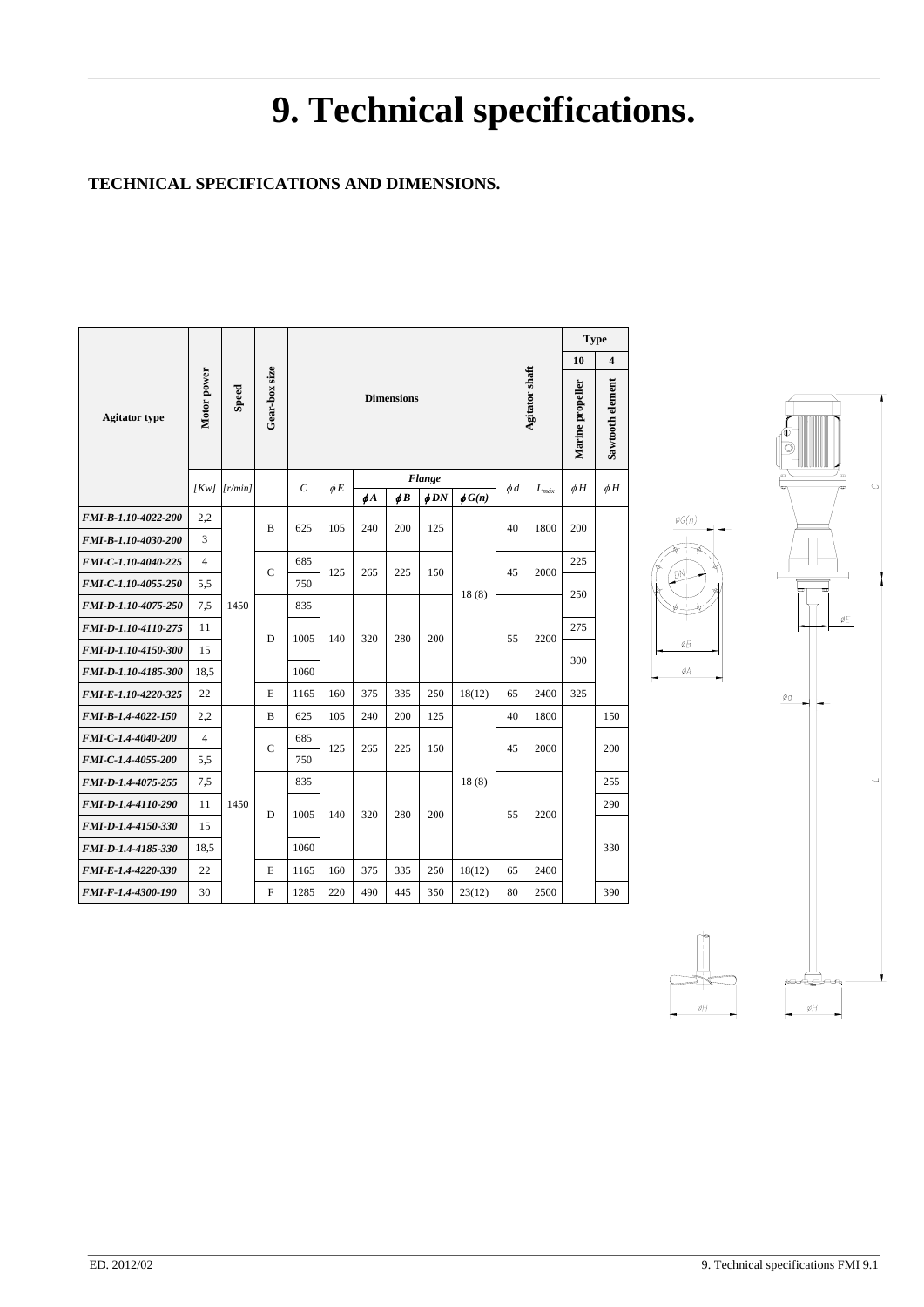### **FMI AGITATOR.**





**Fig. 9.1. Bearing subject detail.**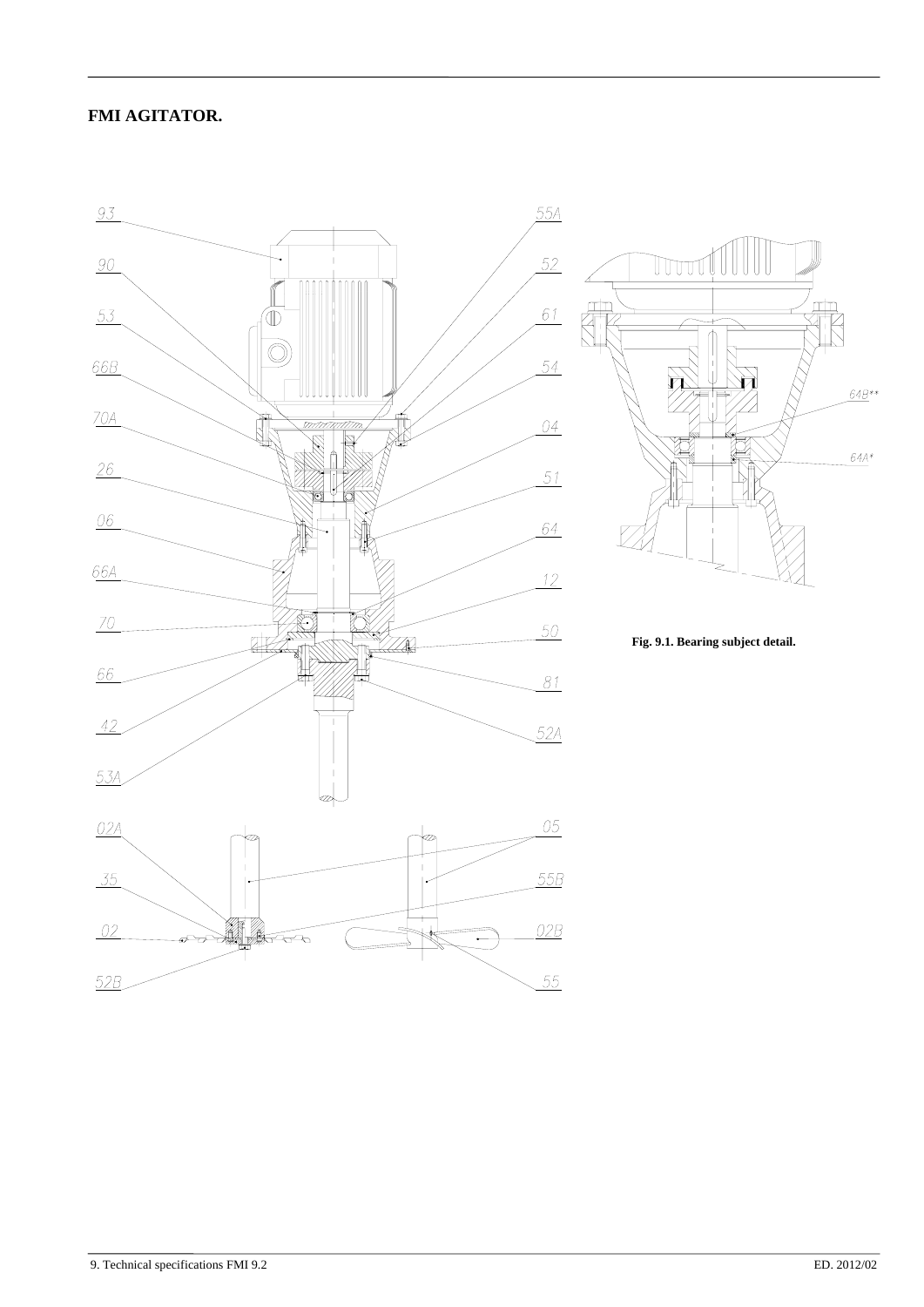### **FMI PARTS LIST.**

| <b>Position</b> | Quantity       | <b>Description</b>  | <b>Material</b>          |  |  |  |
|-----------------|----------------|---------------------|--------------------------|--|--|--|
| 02              | 1              | Sawtooth turbine    | AISI-304                 |  |  |  |
| 02A             | $\,1$          | Turbine bucket      | AISI-304                 |  |  |  |
| 02B             | $\mathbf{1}$   | Marine propeller    | AISI-316                 |  |  |  |
| 04              | $\,1$          | Lantern             | Aluminium                |  |  |  |
| 05              | $\mathbf{1}$   | Agitator shaft      | AISI-316                 |  |  |  |
| 06              | $\mathbf{1}$   | Bearings support    | $GG-15$                  |  |  |  |
| 12              | $\mathbf{1}$   | Bearings cover      | $F-1140$                 |  |  |  |
| 26              | $\mathbf{1}$   | Half shaft          | AISI-316                 |  |  |  |
| 35              | $\mathbf{1}$   | Turbine washer      | AISI-316                 |  |  |  |
| 42              | 1              | Base plate          | AISI-316                 |  |  |  |
| 50              | $\overline{4}$ | Countersunk screw   | A2                       |  |  |  |
| 51              | 6              | Allen screw         | 8.8                      |  |  |  |
| 52              | $\overline{4}$ | Hexagonal screw     | 8.8                      |  |  |  |
| 52A             | $6\,$          | Hexagonal screw     | $\rm A2$                 |  |  |  |
| 52B             | $\mathbf{1}$   | Hexagonal screw     | A2                       |  |  |  |
| 53              | $\overline{4}$ | Flat washer         | 8.8                      |  |  |  |
| 53A             | 6              | Flat washer         | A2                       |  |  |  |
| 54              | $\overline{4}$ | Hexagonal nut       | 8.8                      |  |  |  |
| 55              | $\overline{2}$ | Stud                | A2                       |  |  |  |
| 55A             | $\mathbf{1}$   | Stud                | 8.8                      |  |  |  |
| 55B             | $\overline{2}$ | Dragging pivot      | A2                       |  |  |  |
| 61              | $\mathbf{1}$   | Key                 | Steel                    |  |  |  |
| 64              | $\mathbf{1}$   | Separator           | 8.8                      |  |  |  |
| $64A*$          | $\mathbf{1}$   | Separator           | $F-1140$                 |  |  |  |
| 64B**           | $\mathbf{1}$   | Separator           | $F-1140$                 |  |  |  |
| 66              | $\mathbf{1}$   | Elastic ring        | Steel                    |  |  |  |
| 66A             | $\mathbf{1}$   | Elastic ring        | Steel                    |  |  |  |
| 66B             | $\mathbf{1}$   | Elastic ring        | Steel                    |  |  |  |
| $70\,$          | $\,1$          | <b>Ball bearing</b> | Steel                    |  |  |  |
| $70A$           | $\mathbf{1}$   | <b>Ball bearing</b> | Steel                    |  |  |  |
| $81\,$          | $\mathbf{1}$   | V-ring              | NBR                      |  |  |  |
| 90              | $\mathbf{1}$   | Coupling flange     | $F-1140$                 |  |  |  |
| 93              | $\,1$          | Motor               | $\overline{\phantom{a}}$ |  |  |  |

**\* B, C y E bearings support.**

**\*\* B bearings support. (see fig. 9.1)**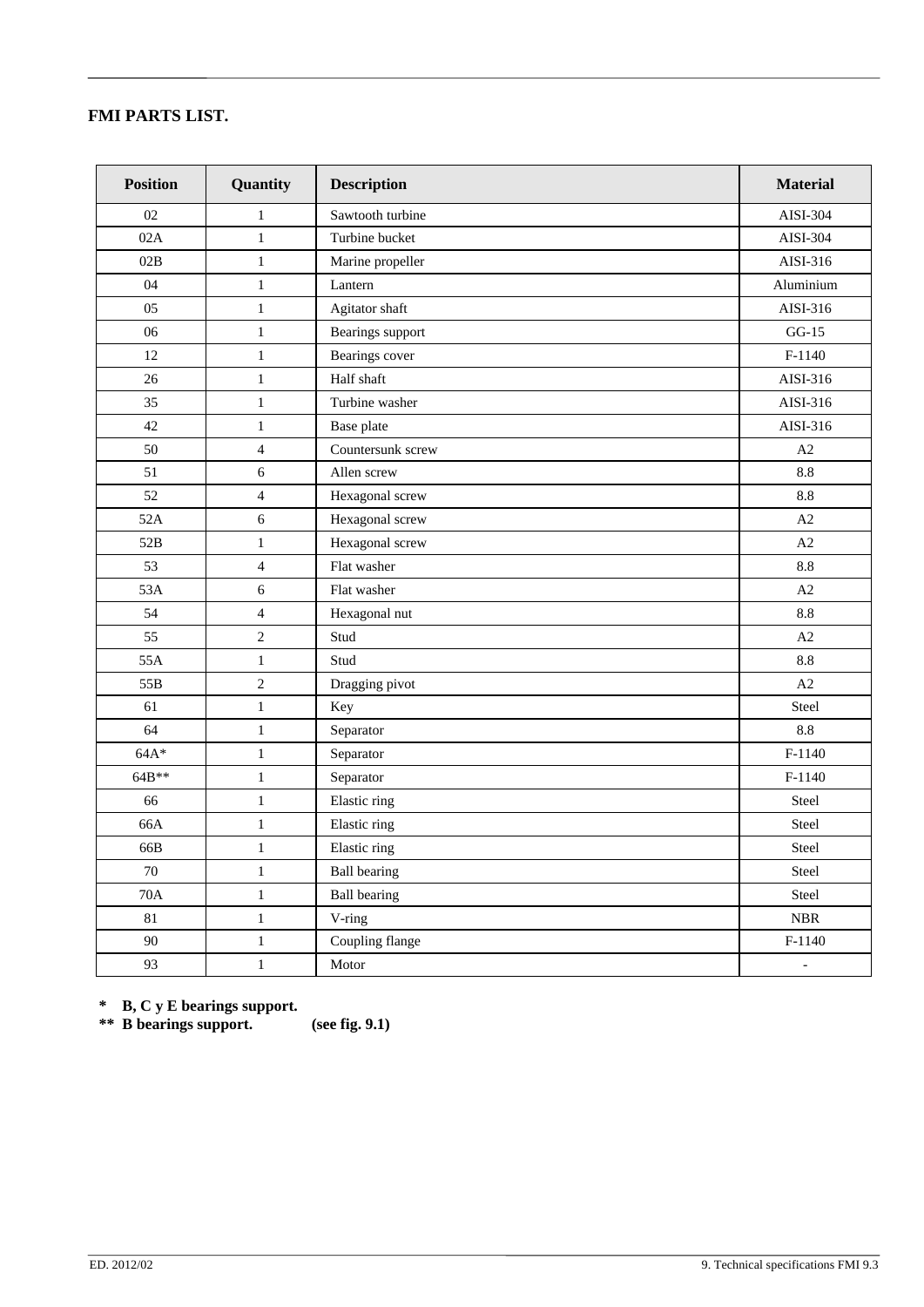**SEALING: V-RING.**